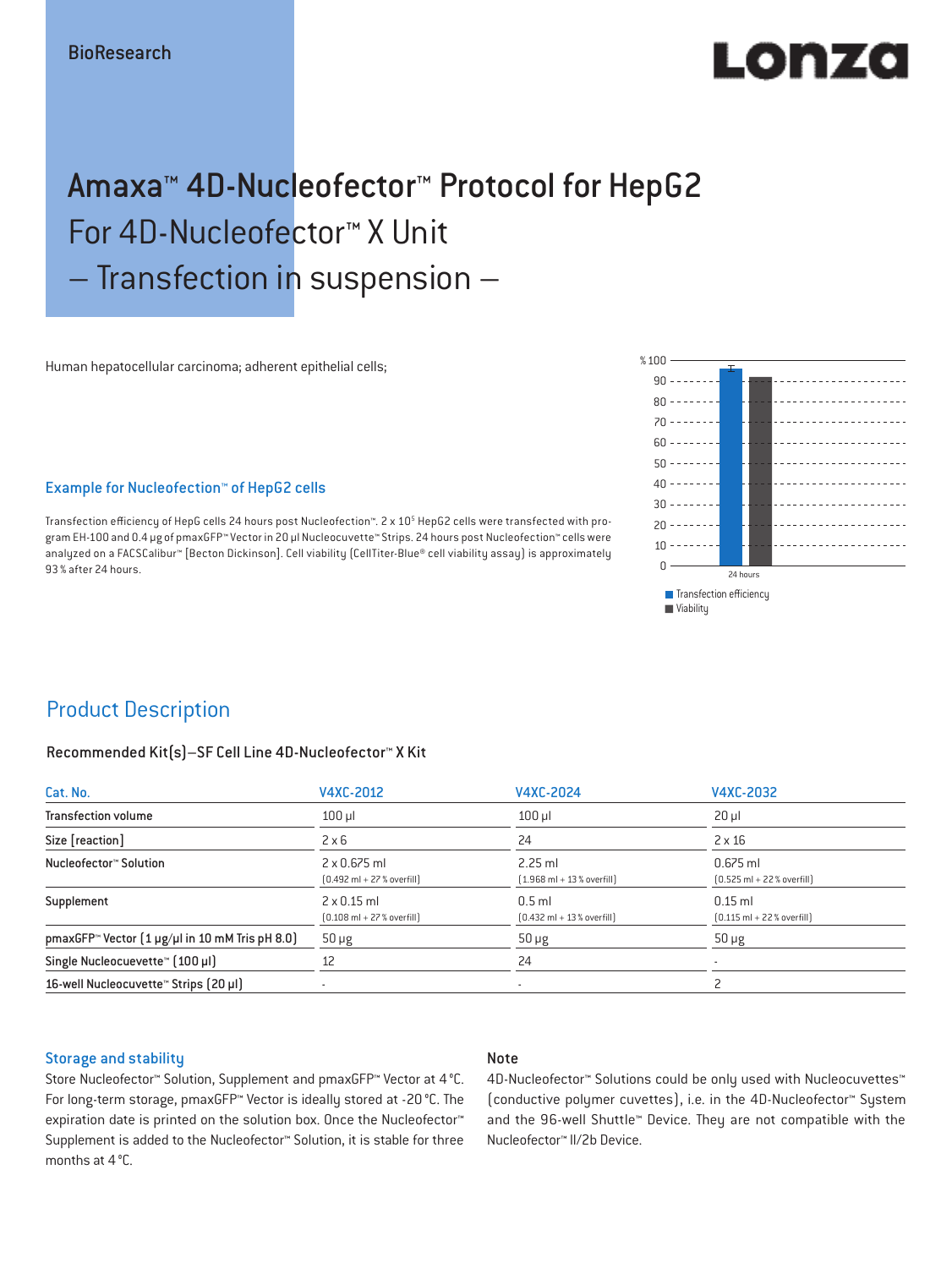### Required Material

### Note

Please make sure that the entire supplement is added to the Nucleofector<sup>™</sup> Solution. The ratio of Nucleofector™ Solution to supplement is 4.5:1 (see table 1)

- 4D-Nucleofector™ System (4D-Nucleofector™ Core Unit and 4D-Nucleofector™ X Unit)
- Supplemented 4D-Nucleofector™ Solution at room temperature
- Supplied 100 µl single Nucleocuvette™ or 20 µl 16-well Nucleocuvette™ Strips
- Compatible tips for 20 µl Nucleocuvette™ Strips: epT.I.P.S. [US/CDN: Eppendorf North America, Cat. No. 2491.431, Rest of World: Eppendorf AG, Cat. No. 0030073.266], Matrix TallTips® [Matrix Technologies Corp., Cat. No. 7281] or LTS Tips [Rainin Instruments, LLC, Cat. No. SR-L10F, SR/SS-L250S, SR/SS-L300S]. Before using other types of pipette tips, please ensure they reach the bottom of the Nucleocuvette™ Wells without getting stuck
- Supplied pmaxGFP™ Vector, stock solution 1µg/µl

### Note

For positive control using pmaxGFP™, dilute the stock solution to an appropriate working concentration. Further details are provided in table 3 of this Optimized Protocol. The volume of substrate solution added to each sample should not exceed 10% of the total reaction volume [2 µl for 20 µl reactions; 10 µl for 100 µl reactions).

- Substrate of interest, highly purified, preferably by using endotoxinfree kits; A260:A280 ratio should be at least 1.8
- Cell culture plates of your choice
- For detaching cells: We recommend using Accutase [PAA, Cat. No.: L11-007]
- Culture medium: Minimum Essential Medium with Earle's BSS (Lonza Cat. No. BE12-125F) and 2 mM UltraGlutamine I [Lonza, Cat. No. BE17-605E/U1], 0.1 mM neAA; 1 mM Sodium pyruvate; 10% FCS
- Prewarm appropriate volume of culture medium to 37 °C (see table 2)
- Appropriate number of cells/sample (see table 2)

### 1. Pre Nucleofection™

### Cell culture recommendations

- 1.1 Replace media every 3–4 days
- 1.2 Passage cells 2 times a week. We recommend using cells maximally to P19
- 1.3 Maintain cultures between 2 to 2.7 x  $10^7$  cells /T162 flask, split ratio 1:3–1:4
- 1.4 Seed out  $6.5 \times 10^6$  cells/T162 flask
- 1.5 Subculture 3 days before Nucleofection™

### Accutase treatment

- 1.6 Remove media from the cultured cells and wash cells once with PBS; use at least same volume of PBS as culture media
- 1.7 For harvesting, incubate the cells ~10–15 minutes at 37°C with Accutase solution (please see required material)
- 1.8 Allow cells to detach at 37 °C/5 % CO<sub>2</sub> for 10–15 minutes (do not exceed incubation time). Add fresh medium to detached cells and resuspend them

### 2. Nucleofection™

For Nucleofection™ Sample contents and recommended Nucleofector™ Program, please refer to Table 3.

- 2.1 Please make sure that the entire supplement is added to the Nucleofector™ Solution
- 2.2 Start 4D-Nucleofector™ System and create or upload experimental parameter file (for details see device manual)
- 2.3 Select/Check for the appropriate Nucleofector™ Program (see table 3)
- 2.4 Prepare cell culture plates by filling appropriate number of wells with desired volume of recommended culture media (see table 4) and pre-incubate/equilibrate plates in a humidified 37°C/5%  $CO<sub>2</sub>$  incubator
- 2.5 Pre-warm an aliquot of culture medium to 37°C (see table 4)
- 2.6 Prepare plasmid DNA or pmaxGFP™ Vector or siRNA (see table 3)
- 2.7 Harvest the cells by Accutase treatment(please see 1.6–1.8)
- 2.8 Count an aliquot of the cells and determine cell density
- 2.9 Centrifuge the required number of cells (see table 3) at 200xg for 10 minutes at room temperature. Remove supernatant completely
- 2.10 Resuspend the cell pellet carefully in room temperature 4D-Nucleofector™ Solution (see table 3)
- 2.11 Prepare mastermixes by dividing cell suspension according to number of substrates
- 2.12 Add required amount of substrates to each aliquot (max. 10 % of final sample volume)
- 2.13 Transfer mastermixes into the Nucleocuvette™ Vessels

### **Note**

As leaving cells in Nucleofector™ Solution for extended periods of time may lead to reduced transfection efficiency and viability it is important to work as quickly as possible. Avoid air bubbles while pipetting

- 2.14 Gently tap the Nucleocuvette™ Vessels to make sure the sample covers the bottom of the cuvette
- 2.15 Place Nucleocuvette™ Vessel with closed lid into the retainer of the 4D-Nucleofector™ X Unit. Check for proper orientation of the Nucleocuvette™ Vessel
- 2.16 Start Nucleofection™ Process by pressing the "Start" on the display of the 4D-Nucleofector™ Core Unit (for details, please refer to the device manual)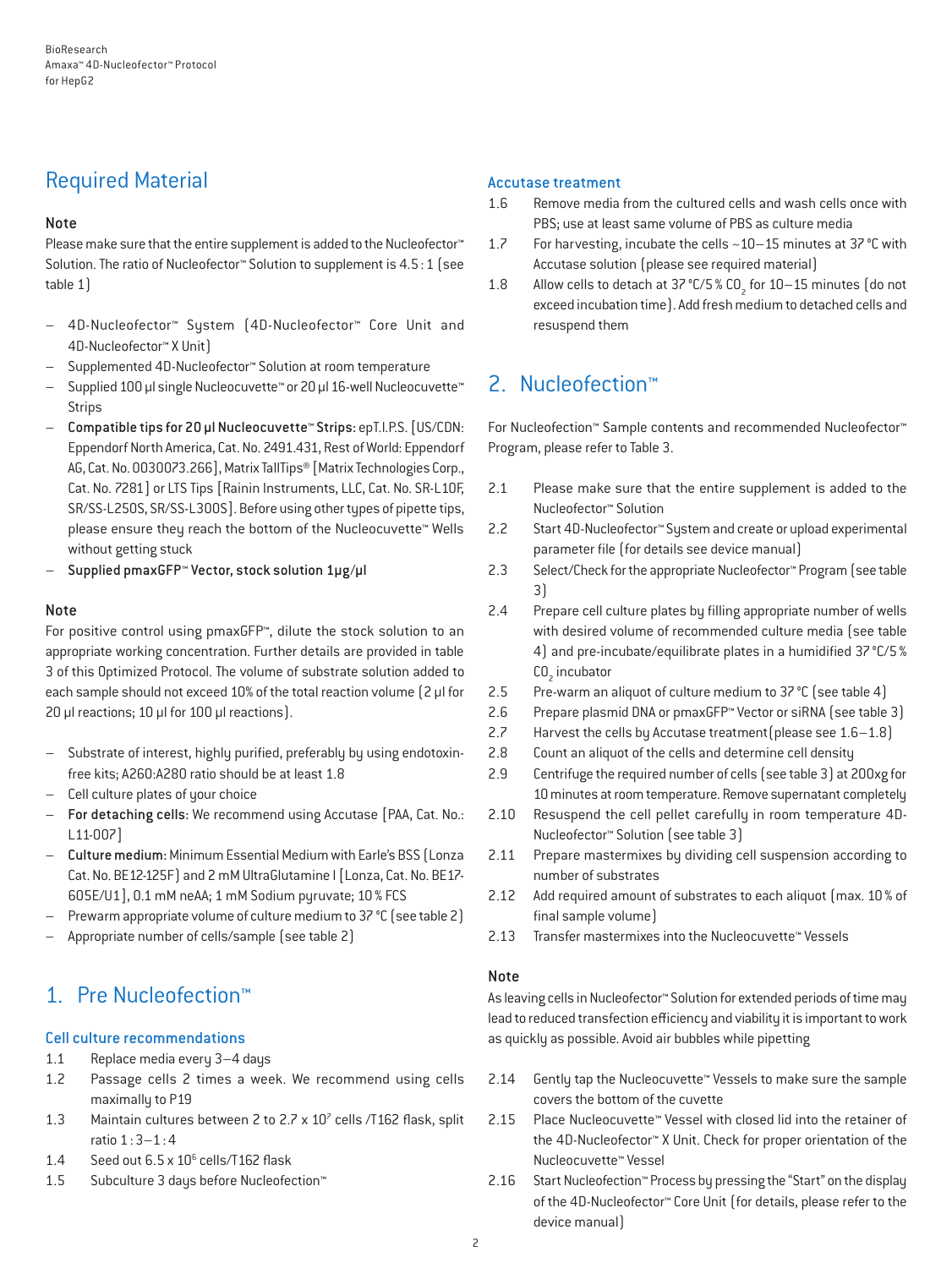- 2.17 After run completion, carefully remove the Nucleocuvette™ Vessel from the retainer
- 2.18 Incubate Nucleocuvette™ 10 minutes at room temperature
- 2.19 Resuspend cells with pre-warmed medium (for recommended volumes see table 5). Mix cells by gently pipetting up and down two to three times. When working with the 100 µl Nucleocuvette™ use the supplied pipettes and avoid repeated aspiration of the sample
- 2.20 Plate desired amount of cells in culture system of your choice (for recommended volumes see table 5)

### 3. Post Nucleofection™

3.1 Incubate the cells in humidified  $37^{\circ}$ C/5 % CO<sub>2</sub> incubator until analysis. Gene expression or down regulation, respectively, is often detectable after only 4–8 hours

### Additional Information

For an up-to-date list of all Nucleofector™ References, please refer to: www.lonza.com/nucleofection-citations

For more technical assistance, contact our Scientific Support Team:

#### USA /Canada

|      | Phone: 800 521 0390 [toll-free]      |
|------|--------------------------------------|
| Fax: | 301 845 8338                         |
|      | E-mail: scientific.support@lonza.com |

#### Europe and Rest of World

|          | Phone: +49 221 99199 400                |
|----------|-----------------------------------------|
| Fax: Fax | +49 221 99199 499                       |
|          | E-mail: scientific.support.eu@lonza.com |

#### Lonza Cologne GmbH 50829 Cologne, Germany

Please note that the Amaxa™ Nucleofector™ Technology is not intended to be used for diagnostic purposes or for testing or treatment in humans.

The Nucleofector™ Technology, comprising Nucleofection™ Process, Nucleofector™ Device, Nucleofector™ Solutions, Nucleofector™ 96-well Shuttle™System and 96-well Nucleocuvette™ plates and modules is covered by patent and/or patent-pending rights owned by Lonza Cologne GmbH.

Other product and company names mentioned herein are the trademarks of their respective owners.

This kit contains a proprietary nucleic acid coding for a proprietary copepod fluorescent protein intended to be used as a positive control with this Lonza product only. Any use of the proprietary nucleic acid or protein other than as a positive control with this Lonza product is strictly prohibited. USE IN ANY OTHER APPLICATION REQUIRES A LICENSE FROM EVROGEN. To obtain such a license, please contact Evrogen at license@evrogen.com.

The CMV promoter is covered under U.S. Patents 5,168,062 and 5,385,839 and its use is permitted for research purposes only. Any other use of the CMV promoter requires a license from the University of Iowa Research Foundation, 214 Technology Innovation Center, Iowa City, IA 52242.

The use of this product in conjunction with materials or methods of third parties may require a license by a third party. User shall be fully responsible for determining whether and from which third party it requires such license and for the obtainment of such license.

No statement is intended or should be construed as a recommendation to infringe any existing patent.

© Copyright 2010, Lonza Cologne GmbH. All rights reserved.

Amaxa, Nucleofector, Nucleofection, 4D-Nucleofector, Nucleocuvette and maxGFP are registered trademarks of the Lonza Cologne GmbH in Germany and/or U.S. and/or other countries.